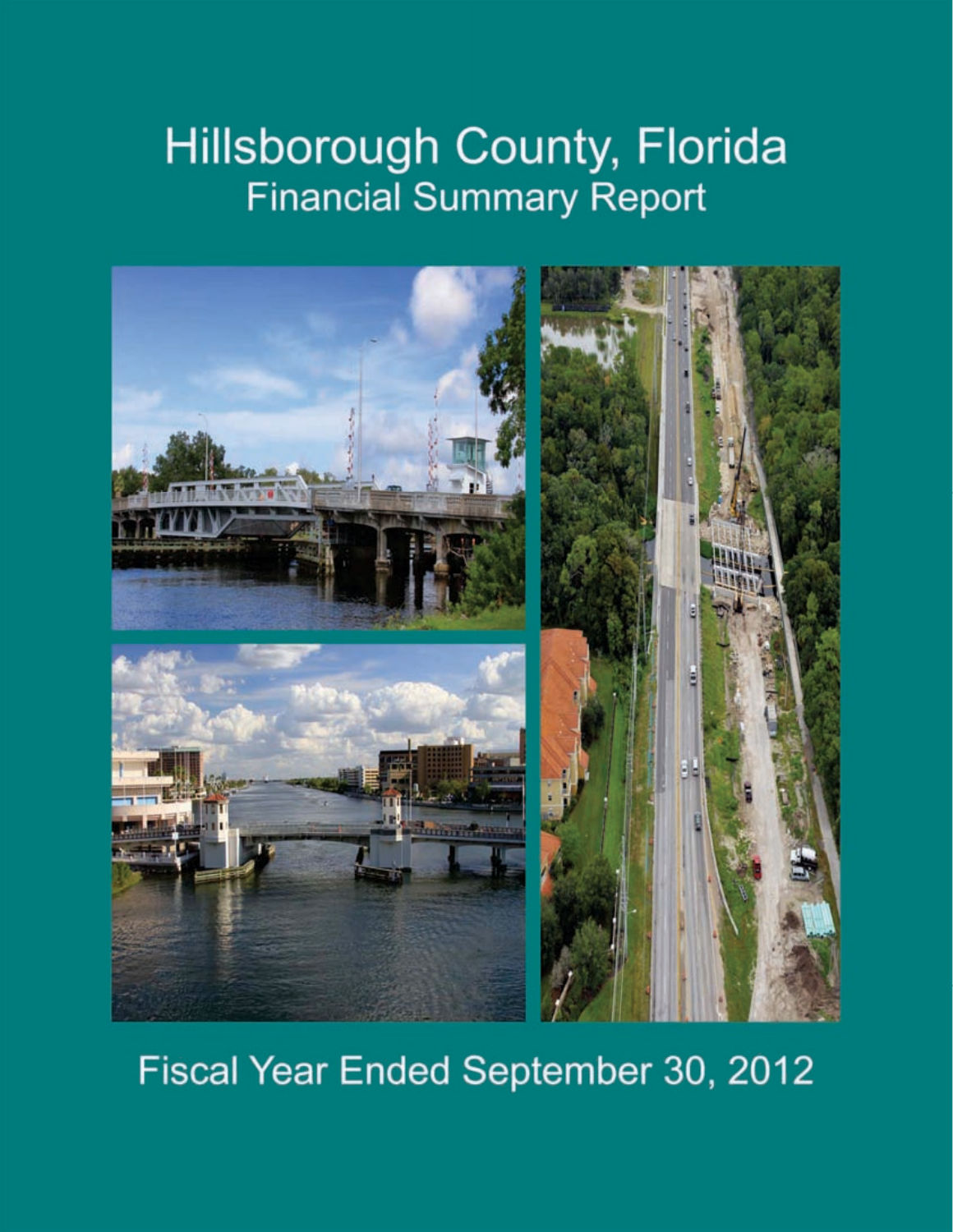

To the Residents of Hillsborough County:

I am pleased to provide you with the *Hillsborough County, Florida Financial Summary Report for the Fiscal Year Ended September 30, 2012*. It presents the County's fiscal year 2012 financial activity in a concise and easy-to-read format. This year's cover spotlights a variety of grantfunded programs within Hillsborough County.

The information in this *Financial Summary Report* was derived from the *Hillsborough County, Florida Comprehensive Annual Financial Report for the Fiscal Year Ended September 30, 2012 (CAFR)*. The CAFR consists of 255 pages of detailed financial statements, notes, schedules, and reports. The CAFR is posted at www.hillsclerk.com (select "Clerks in the Sunshine" and then "Financial Reports - County"). It is also available at the County Finance Department, County Center 12<sup>th</sup> Floor, 601 E. Kennedy Blvd, Tampa, FL 33602 or by calling (813) 307-7026. The *Financial Summary Report p*resents the financial information of all County government operations, including those of the Board of County Commissioners, Clerk of Circuit Court, Property Appraiser, Sheriff, Supervisor of Elections, and Tax Collector, but excludes discretely presented component units. Since the *Financial Summary Report* contains simplified information, it does not conform to Generally Accepted Accounting Principles (GAAP) for governmental entities. As the Chief Financial Officer of Hillsborough County, I am fully responsible for the accuracy of these financial reports. I hope that you find this report interesting and informative.

Sincerely,

Pat Frank

Pat Frank

# **Principal Officials**

#### **BOARD OF COUNTY COMMISSIONERS**

Hillsborough County's legislative body consists of a seven-member Board of County Commissioners (BOCC) elected by the voters. Board members at fiscal yearend were:

- Ken Hagan, Chair **Fack** Pat Frank
- È. Sandra L. Murman, *Vice-Chair*
- n.
- Victor D. Crist David Gee
- m. Al Higginbotham
- m.
- n.



#### **CONSTITUTIONALOFFICERS**

Constitutional Officers are elected officials responsible for functions of County government specified in the Florida Constitution. Constitutional Officers at fiscal year-end were:

- *Clerk of Circuit Court*
- m. Doug Belden Kevin Beckner *Tax Collector* 
	- *Sheriff*
- Earl Lennard Lesley "Les" Miller, Jr. *Supervisor of Elections*
- Mark Sharpe **Rob Turner** Rob Turner *Property Appraiser*

### **APPOINTED OFFICIALS**

- Michael S. Merrill *County Administrator*
- $\overline{\phantom{a}}$  Donald R. Odom**If the County's website: hillsboroughcounty.org billsboroughcounty.org billsboroughcounty.org and the United States of the United States of the United States of the United States of the United States of the United State**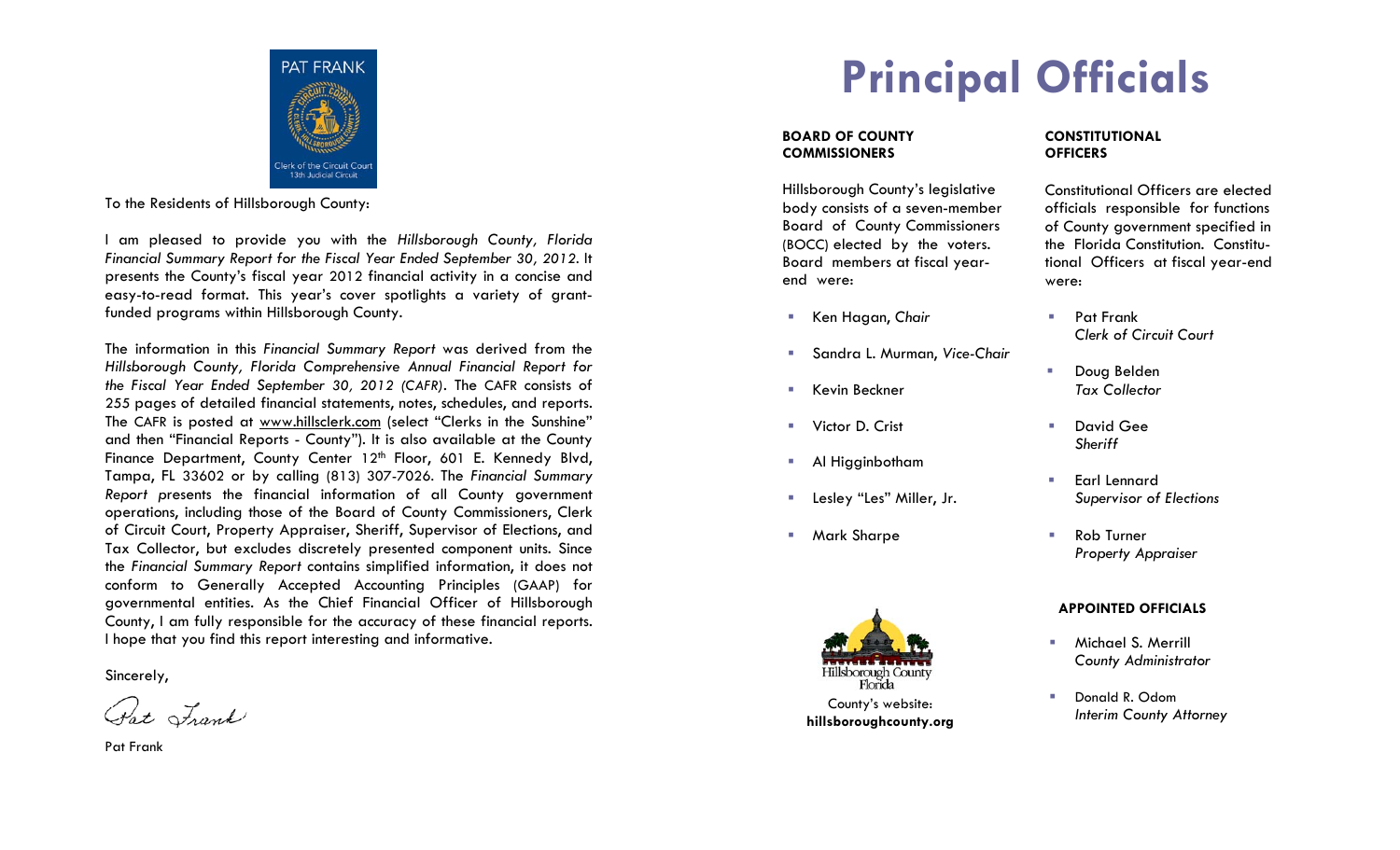## **Revenues**

Total revenues fell \$7 million from the previous year.

|                                  | <b>Fiscal Yr</b> | <b>Fiscal Yr</b> | <i><u><b>Increase</b></u></i> |                 |
|----------------------------------|------------------|------------------|-------------------------------|-----------------|
| <b>Amounts in millions</b>       | 2012             | 2011             | (Decrease)                    | Change          |
| <b>Governmental activities:</b>  |                  |                  |                               |                 |
| Property taxes                   | \$<br>546        | 561              | (15)                          | $-3\frac{9}{6}$ |
| Sales taxes and state            |                  |                  |                               |                 |
| shared revenues                  | 388              | 375              | 13                            | $3\%$           |
| Other taxes                      | 49               | 47               | $\overline{2}$                | $4\frac{9}{6}$  |
| Investment earnings              | 11               | 11               | $\Omega$                      |                 |
| <b>Charges for services</b>      | 174              | 169              | 5                             | $3\%$           |
| Grants and contributions         | 138              | 156              | (18)                          | $-12%$          |
| Other revenues                   | 47               | 53               | (6)                           | $-11\%$         |
| Total governmental activities    | 1,353            | 1,372            | (19)                          | $-1\frac{9}{6}$ |
|                                  |                  |                  |                               |                 |
| <b>Business-type activities:</b> |                  |                  |                               |                 |
| Water                            | 226              | 216              | 10                            | $5\%$           |
| Solid Waste                      | 104              | 102              | $\overline{2}$                | $2\%$           |
| Total business-type activities   | 330              | 318              | 12 <sup>°</sup>               | $4\%$           |
| <b>Total revenues</b>            | 1,683            | 1,690            |                               |                 |

**Governmental activities** are activities supported primarily by taxes, state shared revenues, charges for service, or federal and state grants. Governmental activities consist of all activities not included in the business-type activities category.

**Business-type activities** are activities supported by fees and user charges that are set to recover the cost of services provided. Business-type activities consist of the Water and the Solid Waste utilities.

*Property taxes* fell \$14.8 million or 2.6% due to a \$1.59 billion or 2.9% reduction in the assessed value of taxable real property in Hillsborough County. This decline was primarily the result of real property market values falling \$1.8 billion, offset by property tax exemptions falling only \$0.21 billion (since market values less exemptions equal assessed values).

*Sales taxes* consist of discretionary sales surtaxes such as the Community Investment Tax and Health Care Sales Surtax. *State shared revenues* consist of revenues received from the state of Florida such as the Local Government Half-Cent Sales Tax, state revenue sharing proceeds, the Constitutional Fuel Tax, and County Fuel Tax. There was an overall increase of \$12.9 million from the prior year due to higher retail sales.

*Investment earnings* declined \$0.3 million or 2.4% from the previous year because interest earnings on the County's investment pool dropped from 0.82% for fiscal year 2011 to 0.58% for fiscal year 2012 due to a continued decline in market interest rates.

*Charges for services* increased \$5.2 million primarily due to the following: Impact fee revenues used for schools, culture and recreation, and transportation rose \$6.9 million, while building permit revenue fell \$3.1 million. Revenues from fines rose \$0.8 million due to a new ordinance requiring property in the process of foreclosure to be registered with the County's Code Enforcement Department.

*Other revenues* decreased \$6.0 million or 11.4% primarily due to the following: There was a \$3.7 million reduction in Medicaid-related reimbursements because Medicaid-eligible members of the Hillsborough Healthcare Plan for low-income residents were moved to Medicaid sooner, so expenditures and related reimbursements were lower than expected. There was a \$2.1 million increase in street construction-related infrastructure contributions from real estate developers and a \$0.8 million reduction in gains on sales of capital assets compared to the prior year.

*Water* utility revenues increased \$10 million due to higher consumption from new rules allowing twice weekly lawn sprinkling, automatic rate increases based on an index published by the Florida Public Service Commission, and a higher pass-through consumption charge for purchased water.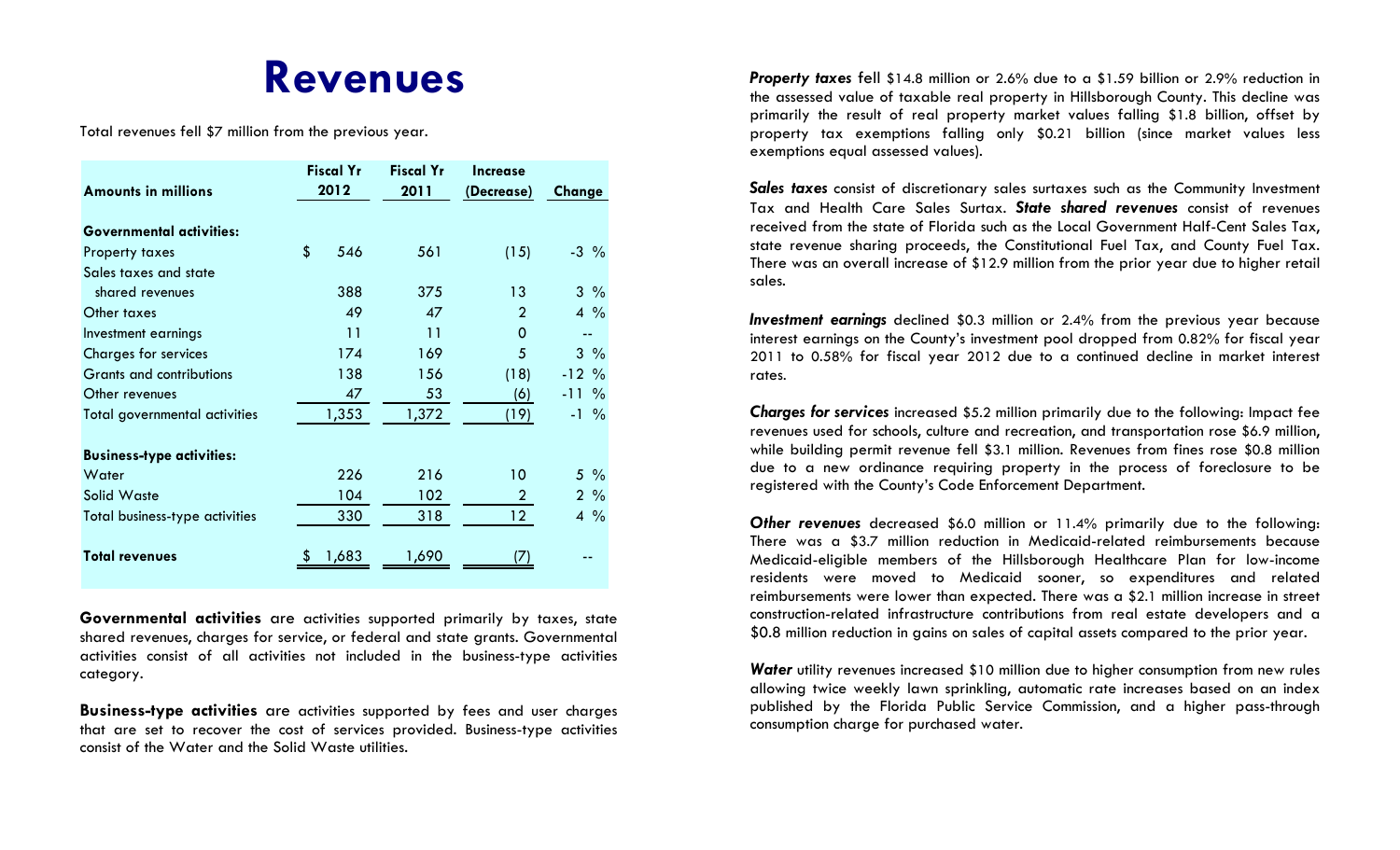### **Expenses**

Total expenses rose \$5 million or 0.3 % from the previous year.

|                                       | <b>Fiscal Yr</b> | <b>Fiscal Yr</b> | <b>Increase</b> |                               |
|---------------------------------------|------------------|------------------|-----------------|-------------------------------|
| <b>Amounts in millions</b>            | 2012             | 2011             | (Decrease)      | Change                        |
|                                       |                  |                  |                 |                               |
| <b>Governmental Activities:</b>       |                  |                  |                 |                               |
| General government                    | \$<br>294        | 274              | 20              | $7\%$                         |
| <b>Public safety</b>                  | 523              | 511              | 12              | $2\frac{9}{6}$                |
| Physical environment                  | 26               | 30               | (4)             | $-13%$                        |
| Transportation                        | 100              | 73               | 27              | $37\%$                        |
| Economic environment                  | 53               | 71               | (18)            | $-25%$                        |
| Human services                        | 211              | 227              | (16)            | $-7\frac{9}{6}$               |
| Culture and recreation                | 71               | 80               | (9)             | $-11\%$                       |
| Interest on long-term debt            | 25               | 26               | (1)             | --                            |
| <b>Total governmental activities</b>  | 1,303            | 1,292            | 11              | $\frac{0}{0}$<br>$\mathbf{1}$ |
|                                       |                  |                  |                 |                               |
| <b>Business-type Activities:</b>      |                  |                  |                 |                               |
| Water                                 | 193              | 197              | (4)             | $-2\frac{9}{6}$               |
| <b>Solid Waste</b>                    | 103              | 105              | (2)             | $-2\frac{9}{6}$               |
| <b>Total business-type activities</b> | 296              | 302              | (6)             | $-2\frac{9}{6}$               |
|                                       |                  |                  |                 |                               |
| <b>Total expenses</b>                 | 1,599            | 1,594            | 5               |                               |
|                                       |                  |                  |                 |                               |

*General government* expenses include categories such as administrative, financial, court-related, budgeting and accounting, property assessments and tax collection, master planning, and zoning. General government expenses increased \$20.1 million primarily due to: an \$18.0 million payment of impact fees to the School Board for building an elementary school; a \$2.7 million increase in General Fund personnel cost; a \$1.1 million increase due to drivers license work shifted to the Tax Collector by the state of Florida; a \$1.8 million increase by the Supervisor of Elections due to the presidential elections; offset by a \$4.1 million decrease in depreciation expenses allocated to the general government category.

*Public safety* expenses are for protecting people and property. This category includes costs of the Sheriff, Fire Rescue, the Medical Examiner, Consumer Affairs, building inspections, and emergency and disaster relief services. Expenses increased \$11.8 million due to: a \$2.1 million increase from a reduction in sick and vacation liabilities as employment fell; a \$14.8 million increase in depreciation expenses allocated; a \$3.0 million decrease from a reduction in Jail Inmate Canteen Fund expenses and the Sheriff's adoption of more commonly used actuarial assumptions for self-insured claims liabilities; and a \$2.5 million decrease in General Fund costs.

*Physical environment* expenses are associated with conserving and managing natural resources such as air, water, soil, wildlife, as well as controlling pollution.

*Transportation* expenses are related to maintaining county roads, bridges, street lighting, other infrastructure, and highway safety projects. Expenses increased \$26.7 million primarily due to: a \$26.7 million increase in infrastructure disposals; a \$2.5 million increase in road resurfacing costs; and a \$2.9 million decrease in personnel costs due to a reduction in Florida Retirement System (FRS) assessments.

*Economic environment* expenses are related to new business promotion and development; disadvantaged minority, women and small business enterprise programs; and housing assistance and rehabilitation programs. Expenses decreased \$18.7 million primarily due to: an \$18.2 million decrease in expenditures for residential construction, housing, and other economic environment grants; a \$1.8 million decrease due to a fiscal year 2011 grant to the Charles Stark Draper Laboratory that was not repeated in fiscal year 2012; offset by a \$1.3 million increase from a program to reimburse for certain new jobs created.

*Human services* expenses include providing services such as health care for the poor, public assistance, care for the elderly, social services, as well as animal and mosquito control. Expenses decreased \$15.8 million primarily due to: a \$9.8 million decrease in the General Fund due to lower employment, FRS assessments, professional services and grants and aids; a \$4.0 million decrease in grant expenses in the Intergovernmental Grants Fund; and a \$3.6 million decrease in depreciation expenses.

*Culture and recreation* expenses are associated with libraries, parks, and recreational facilities. Expenses decreased \$9.4 million primarily due to \$5.4 million and \$2.9 million decreases in the General Fund and Library Fund, respectively, due to lower employment, FRS assessments, repairs and maintenance, grants to private organizations or other governments, and various other operating expenses.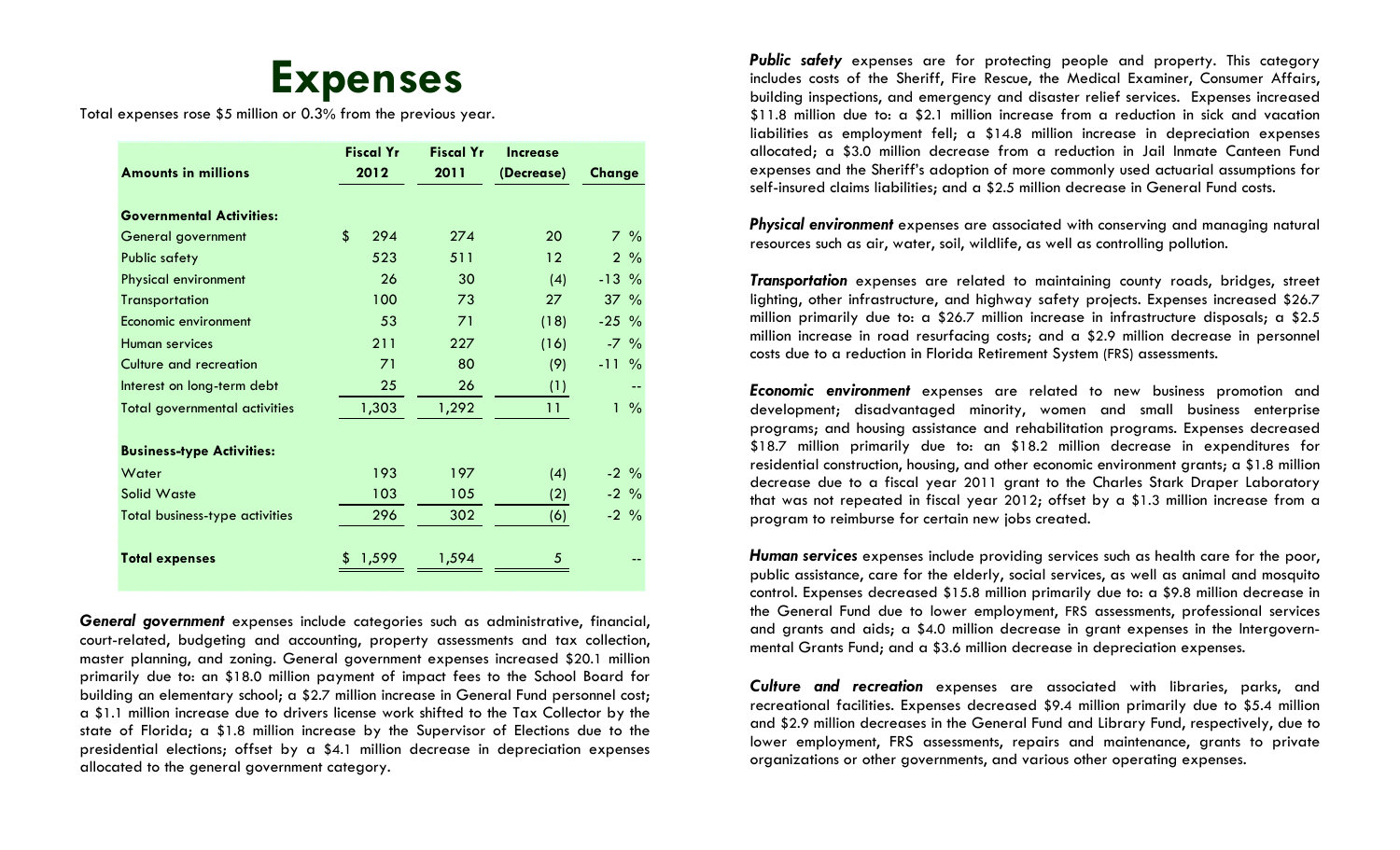# Balance Sheet

September 30, 2012 Amounts in Millions

|                                         | <b>Governmental</b>    |       | <b>Business-Type</b> | <b>Total</b>     | <b>Prior</b>     |  |
|-----------------------------------------|------------------------|-------|----------------------|------------------|------------------|--|
| <b>ASSETS</b>                           | <b>Activities</b>      |       | <b>Activities</b>    | <b>Fiscal Yr</b> | <b>Fiscal Yr</b> |  |
| <b>Cash and investments</b>             | $\boldsymbol{\hat{s}}$ | 1,225 | 551                  | 1,776            | 1,749            |  |
| Due from state/federal governments      |                        | 81    |                      | 81               | 57               |  |
| Receivables/other current assets        |                        | 23    | 35                   | 58               | 77               |  |
| Capital assets, net of depreciation     |                        | 6,908 | 1,067                | 7,975            | 7,961            |  |
| Notes receivable/noncurrent assets      |                        | 94    | 108                  | 202              | 202              |  |
|                                         |                        | 8,331 | 1,761                | 10,092           | 10,046           |  |
| <b>LIABILITIES</b>                      |                        |       |                      |                  |                  |  |
| <b>Accounts payable</b>                 |                        | 56    | 28                   | 84               | 125              |  |
| Accrued payroll liabilities, etc.       |                        | 42    | 3                    | 45               | 32               |  |
| Deferred revenues (taxes or other       |                        |       |                      |                  |                  |  |
| revenues received but not yet earned)   |                        | 98    | 20                   | 118              | 124              |  |
| Deposits payable                        |                        | --    | 12                   | 12               | 12               |  |
| Long-term liabilities                   |                        | 769   | 368                  | 1,137            | 1,141            |  |
|                                         |                        | 965   | 431                  | 1,396            | 1,434            |  |
| <b>NET ASSETS (Equity)</b>              |                        |       |                      |                  |                  |  |
| Invested in capital assets, net of debt |                        | 6,287 | 819                  | 7,106            | 7,106            |  |
| <b>Restricted net assets</b>            |                        | 382   | 86                   | 468              | 441              |  |
| Unrestricted net assets                 |                        | 697   | 425                  | 1,122            | 1,065            |  |
| <b>Total net assets</b>                 | \$                     | 7,366 | 1,330                | 8,696            | 8,612            |  |

The balance sheet shows the financial position of the County at the end of the fiscal year compared to the prior year. The balance sheet and other statements in this report were summarized from the *Hillsborough County, Florida Comprehensive Annual Financial Report*. To simplify presentation, the statements in this *Financial Summary Report* are not in GAAP format. Restricted net assets represent equity that may be used only as specified by debt covenants, grantors, laws or regulations, other governments, or other external restrictions. The County had unrestricted net assets of \$697 million and \$425 million, for governmental and business-type activities, respectively.

## **Cash & Investments**

The County manages its investment portfolio with the primary objectives of safeguarding principal, ensuring liquidity to meet daily cash needs, and maximizing investment earnings within statutory and fiduciary requirements. The Board of County Commissioners Investment Pool is in full compliance with the investment policy and had an overall annual rate of return for fiscal year 2012 of 0.58%, compared to the benchmark rate of 0.56%. At September 30, 2012, the County investment portfolio was invested as shown below.

|                                                    | Amount in<br><b>Millions</b> |       | Percent<br>of Total |                  |
|----------------------------------------------------|------------------------------|-------|---------------------|------------------|
| US treasury and govt. sponsored agency securities  | \$                           | 1,217 | $66\%$              |                  |
| <b>Bank</b> accounts                               |                              | 181   |                     | $10 \frac{9}{6}$ |
| Government-only money market mutual funds          |                              | 12    |                     | $1\%$            |
| State Board of Administration's Florida PRIME and  |                              |       |                     |                  |
| Fund B investment pools                            |                              | 264   | $14\%$              |                  |
| Corporate notes and commercial paper               |                              | 125   |                     | $7\%$            |
| Municipal bonds                                    |                              | 43    |                     | $2\frac{9}{6}$   |
| Total cash and investments                         |                              | 1,842 | 100 %               |                  |
| Less amounts held in trust for non-County entities |                              | (66)  |                     |                  |
| <b>Total County cash and investments</b>           |                              | 1.776 |                     |                  |



Along with general interest rates, the County's investment returns have continued to decline. For safety and flexibility, the County kept the overall average life of investments at only "1.2 years" at September 30, 2012. Standard & Poor's awarded the County's Investment Pool its second highest fund credit quality rating of AA +f.